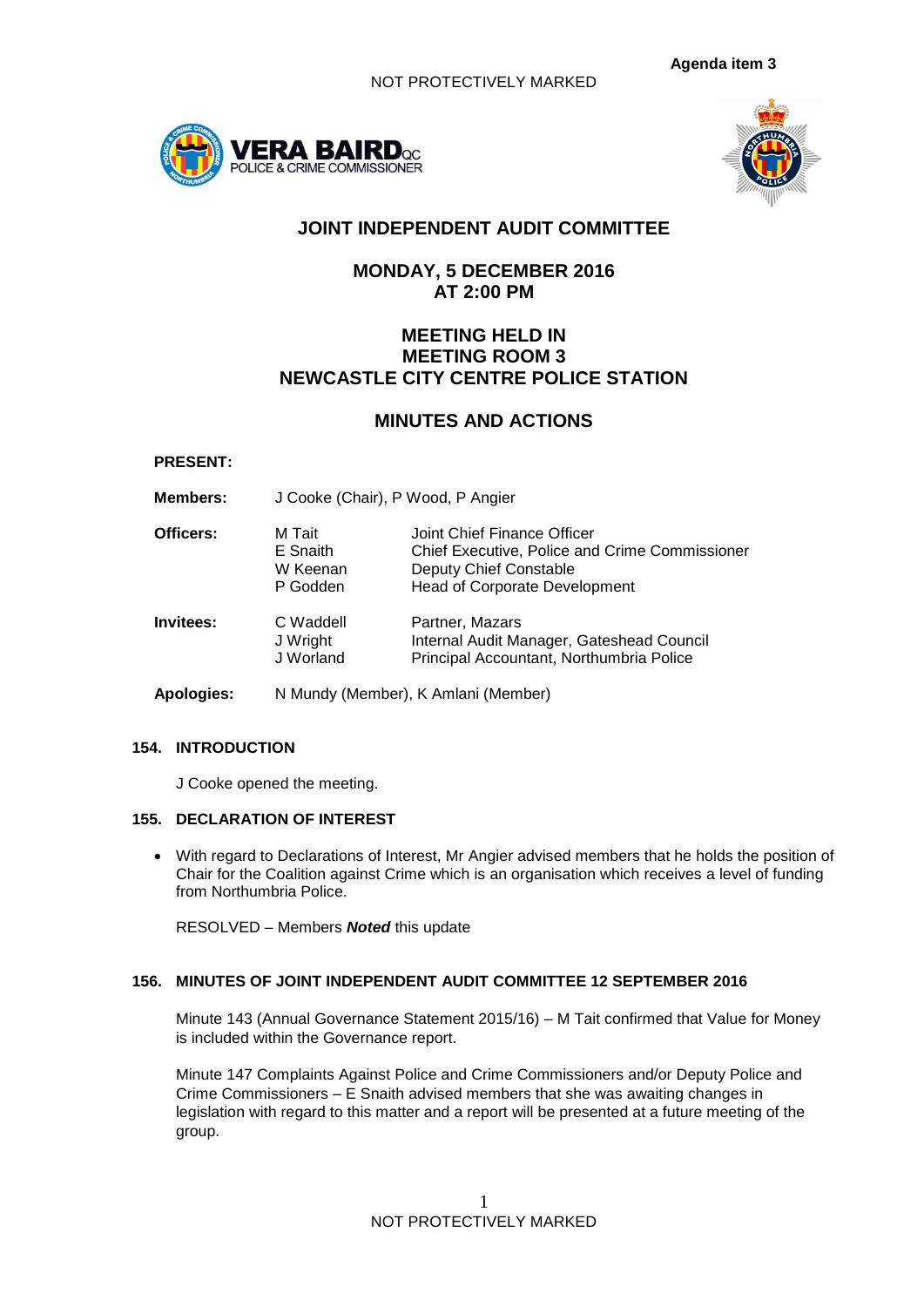RESOLVED - The minutes of the meeting held on the 12 September 2016 were *Agreed* as a true and accurate record.

## **157. ACTION LIST FOR FUTURE MEETINGS**

RESOLVED - Following a brief discussion regarding this item members *Agreed* the Action list as presented.

## **158. JIAC ANNUAL REPORT**

RESOLVED - Following a brief discussion members *Noted*, the Chair's report for the Year Ending 31st March 2016, and the interim update to December 2016.

### **159. ANNUAL AUDIT LETTERS 2015/16**

C Waddell provided an update regarding the Annual Audit Letters 2015/16 for the Chief Constable and the Police and Crime Commissioner. He advised that;

- Assurances had been received from the Tyne and Wear Pension Fund auditors:
- Assurance had been received from Central Government regarding the Police Officer Pension Fund;
- There were no concerns regarding internal controls;
- Both the financial statements and Value for Money for the Chief Constable and Police and Crime Commissioner have received an unqualified opinion.
- Challenges ahead will be primarily around increasing pressures on public sector funding.
- Audit fees for the next financial year will remain unchanged.

RESOLVED – Members *Noted* this update.

### **160. EXTERNAL AUDITORS REPORT**

C Waddell provided a brief update regarding the plans for 2016/17, advising members that meetings are currently being scheduled with M Tait (Chief Finance Officer).

RESOLVED – Members *Noted* the contents of report.

#### **161. INTERNAL AUDIT CHARTER**

J Wright presented the Internal Audit Charter report.

RESOLVED – Members *Agreed* the Internal Audit Charter.

# **162. EMERGENT AUDIT PLAN 2017/18 – 2019/20**

J Wright presented the report in respect to the Emergent Audit Plan. A detailed discussion followed, where members sought assurances regarding the level of coverage in areas such as the Custody of Cash, ICT and Charities. The Chair specifically requested confirmation regarding the audit of Firearms Licences, and was advised by J Wright that an audit had recently been carried out in this area and a report will be provided to the next meeting of the group.

RESOLVED - The Committee reviewed the Emergent Audit Plan and *Agreed* to receive a final plan at the next meeting of the group.

# **163. EXTERNAL AUDIT APPOINTMENTS**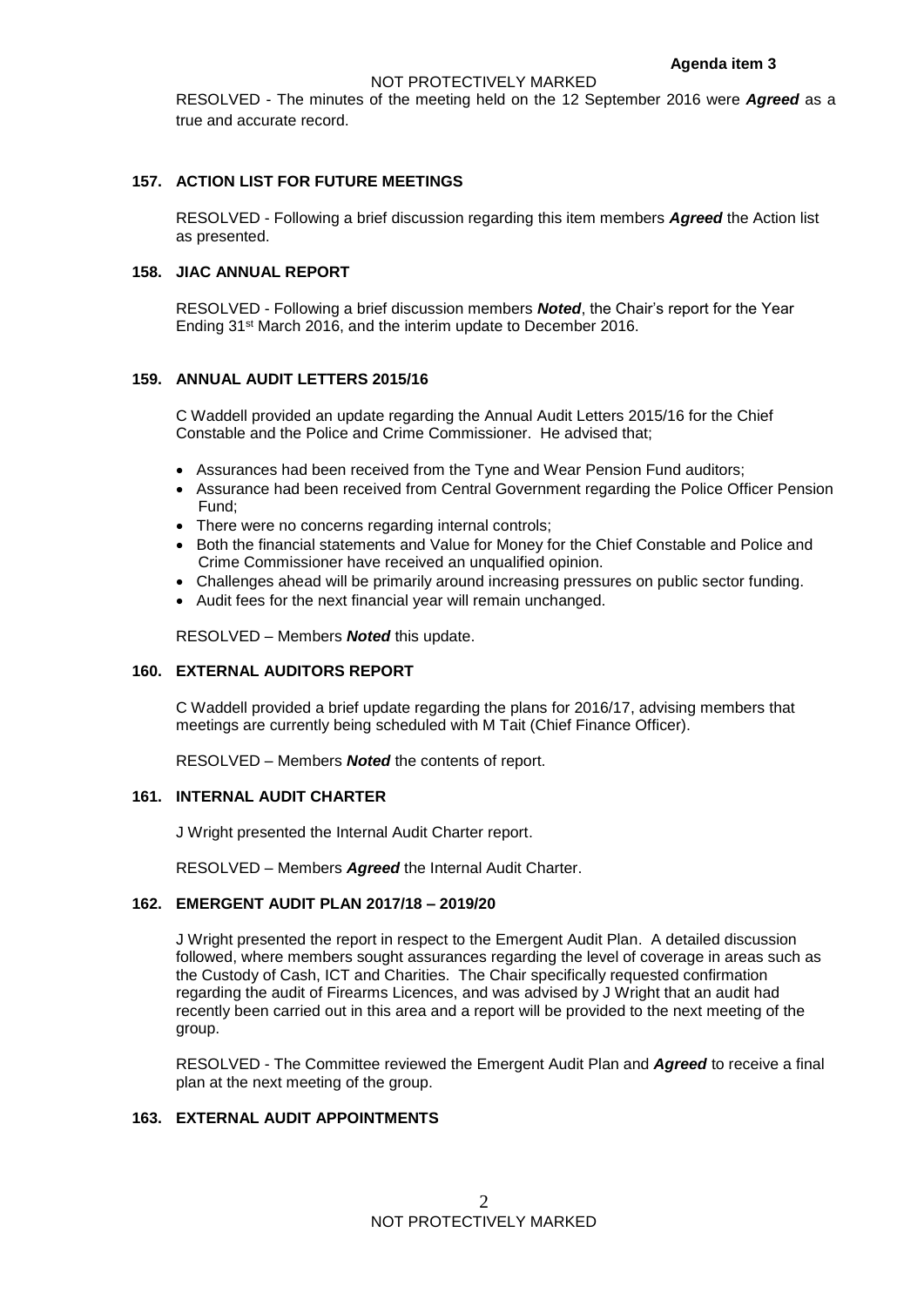#### NOT PROTECTIVELY MARKED

M Tait provided members with an update regarding the national position with respect to appointing external auditors. He identified that the intentions would be to let the contract via the Public Sector Audit Appointments (PSAA) with the successful organisation also providing services to other Police bodies. He went on to say that the new national approach will require a decision by the Chief Constable and Police and Crime Commissioner by 9th March 2017.

RESOLVED Committee *Noted* the update and *Agreed* to receive a further update at the February 2017 meeting.

*Note: C Waddell (Mazars) left the room to enable members to discuss this item.*

## **164. STRATEGIC RISK MANAGEMENT**

P Godden presented the previously circulated Joint Strategic Risk Register. Referring to the paper he identified changes to controls and likelihood ratings of existing risks (risks 11, 15, 16, 20 and 21). He requested that members approve the removal of risk 18 which related to short term negative cash flow and requested that members note the reinstatement of risk 34 which relates to the working relationship between Police and Crime Commissioner and the Chief Constable.

P Godden went on to highlight the inclusion of new risks surrounding delays in the delivery of the national emergency services network (ESN), risk 35.

Following a discussion, members requested;

- Clarification regarding the type of RAG system used by other Forces;
- For an overall score for each risk to be added to the register;
- Clarification regarding any licencing issues/risks which may give rise following the delay in the national rollout of the ESN system.

RESOLVED – i) Members *Noted,* the report and *Agreed* the changes to the register as identified in the Report.

> ii) Members also *Agreed* to P Godden providing clarification on the points raised at a future meeting of the group.

*Note: Appendix B to be circulated with the minutes.*

## **165. SUMMARY OF RECENT INSPECTION/EXTERNAL REPORTS**

P Godden presented a previously circulated report which provided details of recent external inspections. He highlighted that the HMIC had given a 'Good' rating to Northumbria Police.

RESOLVED – Members *Noted* this report.

### **166. UPDATE ON REVIEW OF JOINT PCC/CC GOVERNANCE**

M Tait provided a verbal update regarding the current position with reviewing the Governance statements for the Chief Constable and Police and Crime Commissioner. He advised members that when the final draft had been signed off it would be presented at a future meeting of the group.

RESOLVED – Members *Noted* this update.

#### **167. MEETING PLAN 2016/17**

RESOLVED - Members discussed the proposed meeting dates for 2017 and *Agreed* the following dates: 27 February 2017

3 NOT PROTECTIVELY MARKED 19 June 2017 11 September 2017 4 December 2017